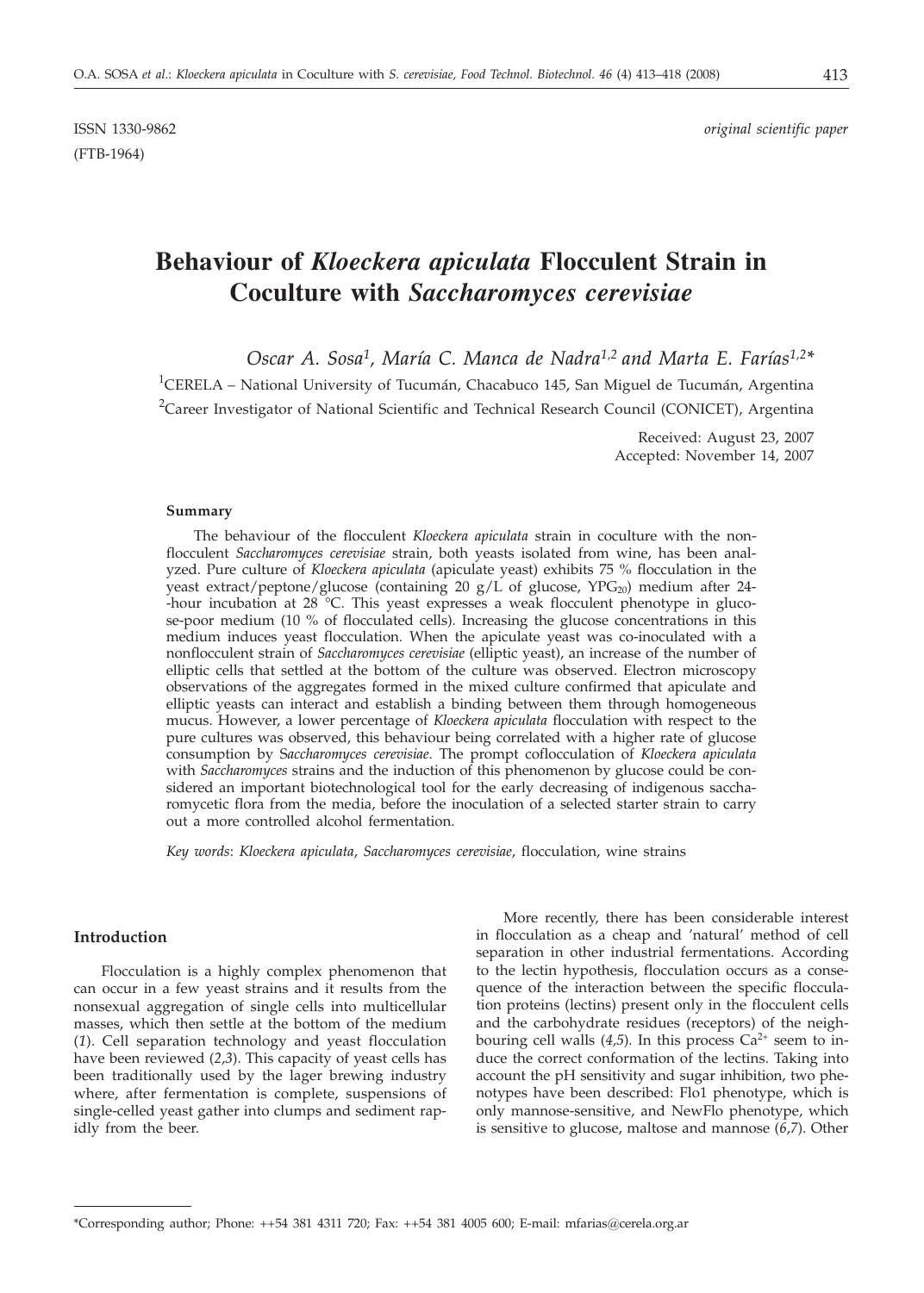flocculation phenotypes have been described, namely mannose-insensitive flocculation (*7*) or strains whose flocculation only occurs in the presence of sufficiently high ethanol concentration (*8*).

So far, the literature on yeast flocculation reports mainly results obtained with *Saccharomyces* strains (*9*–*11*). Few studies deal with flocculent yeasts belonging to other genera although several, among them *Kluyveromyces* (*12*,*13*), *Hansenula* (*14*), *Schizosaccharomyces* (*15*) and *Saccharomycodes* (*16*), have become increasingly useful in modern fermentation biotechnology. We determined that *Kloeckera apiculata* strain, a non-*Saccharomyces* yeast isolated from wine, possesses intense cell-cell interactions in a yeast extract/malt extract/peptone/glucose (YMP $G_{20}$ ) medium. The flocculation mechanism is mediated by a protein-carbohydrate interaction stabilized by Ca2+ (*17*). *K. apiculata* is one of the predominant yeast species in grape berries; it can participate in the early stages of natural wine fermentation and contributes to the characteristics of the wine (*18–20*). Thus, the flocculent phenotype of *K. apiculata* could influence the growth and metabolism of *S. cerevisiae*, the main yeast responsible for alcohol fermentation during winemaking. The premature flocculation of the non-*Saccharomyces* yeast could bring fermentation to a premature end. This quantitative study has been undertaken to investigate the behaviour of a flocculent *K. apiculata* strain in a coculture with *S. cerevisiae*.

### **Materials and Methods**

#### *Microorganisms, culture media and growth conditions*

Two yeast strains were used: *K. apiculata* flocculent strain and *S. cerevisiae* non-flocculent strain. Both microorganisms were isolated from Argentinean wine.

The yeasts were grown in a broth containing  $10 \text{ g}/\text{L}$ of yeast extract, 20 g/L of peptone and different concentrations of glucose: 2 (YPG<sub>2</sub>), 20 (YPG<sub>20</sub>), 50 (YPG<sub>50</sub>) or 100 g/L (YPG $_{100}$ ). The pH was adjusted to 5.5 with NaOH. Cells were incubated aerobically at 28 °C on an orbital shaker at 150 rpm, then harvested by centrifugation (2500 $\times$ *g*, 5 min) and washed twice with 10 mM EDTA solution (Merck) to ensure aggregation dispersion of the yeast forming flocs. Finally, cells were washed twice and suspended in deionized water.

Mixed cultures were performed by mixing *K. apiculata* and *S. cerevisiae* in a ratio of 1:1. Controls were carried out with pure cultures. The growth was monitored spectrophotometrically (at 620 nm) after the addition of 10 mM EDTA solution to prevent cell aggregation.

Pure cultures of both yeasts were counted on the  $YPG<sub>20</sub>$  agar plates in triplicate. The plates were incubated at  $28 \text{ °C}$  for 3 days and then examined for counts of individual yeasts.  $YPG_{20}$  medium supplemented with  $1 \mu$ g/mL of cycloheximide (Sigma) was utilized for differential enumeration of both yeasts in the mixed culture. This antibiotic concentration was enough to inhibit *S. cerevisiae* (*21*), but not *K. apiculata*. Both yeasts were completely inhibited at  $5 \mu g/mL$  of cycloheximide.

## *Determination of flocculation percentage*

Two methods were used for estimation of the flocculation degree of the yeasts. The spectrophotometric method was based on that of Bendiak (*22*), which is a modification of Helm's flocculation test (*23*). At defined times of growth, the flocculating yeast was washed twice with 10 mM EDTA, and then twice with distilled water. Washed cells (about 20 mg of dry mass, corresponding to a final absorbance of 0.8) were placed in 10 mL of 50 mM acetate buffer, pH=4.5, containing 3 mM of calcium ions. The degree of flocculation was measured after the yeast cells were suspended by vigorous shaking. Absorbance (*A*) at 620 nm was measured immediately  $(A_0)$  and after 10 min  $(A_1)$  at room temperature. The percentage of cells that sediment was calculated as follows:

$$
Flocculation = [(Ao-A1)/Ao] $\times$ 100
$$
 /1/

With the aim to elucidate the type and number of cells in the flocs from a mixed culture, aggregate-forming cells were also calculated by differential counts of total and free viable cells of both yeasts. After different incubation periods, mixed yeast cultures were agitated for 20 s in a vortex mixer at maximum speed and allowed to settle at the bottom of the tube. After 10 min, 1 mL of the upper phase of the culture was taken and differential counts of free viable cells (nonfloc-forming cells) were carried out. The remaining culture was centrifuged at 2000×g and washed twice with distilled water. The cell pellets were deflocculated with 10 mM of EDTA and used for the differential counts of total viable cells in the cultures. Controls were carried out with pure cultures. The percentage of flocculation was also calculated as follows:

$$
\hbox{Floculation=}\hbox{[log CFU/mL}_{total}\hbox{-log CFU/mL}_{\rm{total}}/2/\hbox{[log CFU/mL}_{total}]\hbox{[100]}\hbox{[100]}\hbox{[100]}\hbox{[100]}\hbox{[100]}\hbox{[100]}\hbox{[100]}\hbox{[100]}\hbox{[100]}\hbox{[100]}\hbox{[100]}\hbox{[100]}\hbox{[100]}\hbox{[100]}\hbox{[100]}\hbox{[100]}\hbox{[100]}\hbox{[100]}\hbox{[100]}\hbox{[100]}\hbox{[100]}\hbox{[100]}\hbox{[100]}\hbox{[100]}\hbox{[100]}\hbox{[100]}\hbox{[100]}\hbox{[100]}\hbox{[100]}\hbox{[100]}\hbox{[100]}\hbox{[100]}\hbox{[100]}\hbox{[100]}\hbox{[100]}\hbox{[100]}\hbox{[100]}\hbox{[100]}\hbox{[100]}\hbox{[100]}\hbox{[100]}\hbox{[100]}\hbox{[100]}\hbox{[100]}\hbox{[100]}\hbox{[100]}\hbox{[100]}\hbox{[100]}\hbox{[100]}\hbox{[100]}\hbox{[100]}\hbox{[100]}\hbox{[100]}\hbox{[100]}\hbox{[100]}\hbox{[100]}\hbox{[100]}\hbox{[100]}\hbox{[100]}\hbox{[100]}\hbox{[100]}\hbox{[100]}\hbox{[100]}\hbox{[100]}\hbox{[100]}\hbox{[100]}\hbox{[100]}\hbox{[100]}\hbox{[100]}\hbox{[100]}\hbox{[100]}\hbox{[100]}\hbox{[100]}\hbox{[100]}\hbox{[100]}\hbox{[100]}\hbox{[100]}\hbox{[100]}\hbox{[100]}\h
$$

## *Induction of flocculation by glucose*

*K. apiculata* was cultured in glucose-poor medium (with  $2 g/L$  of glucose). After growth for 8 h, when the culture reached the early exponential growth phase, a glucose solution (400 g/L), sterilized through a filter of  $0.2$ - $\mu$ m pore size, was added to the culture to reach a final concentration of 20, 50 and 100 g/L of glucose. Cell cultures not induced by glucose were used as control. The flocculation percentage was measured at different times after glucose addition.

#### *Glucose determination*

Cell-free samples were obtained by centrifugation of the growth medium at  $2500 \times g$  for 10 min. The supernatant was collected and immediately stored at –20 °C until analysis. The glucose concentration in the culture medium was measured utilizing the glucose oxidase- -peroxidase-*o*-dianisidine enzymatic assay (Sigma).

#### *Electron microscopy*

The surface structure of the floc-forming yeast was examined by a scanning electron microscopy (SEM). After 24 h of growth at 28  $\degree$ C in YPG<sub>20</sub> medium, *K. apiculata* in pure culture or cocultivated with *S. cerevisiae*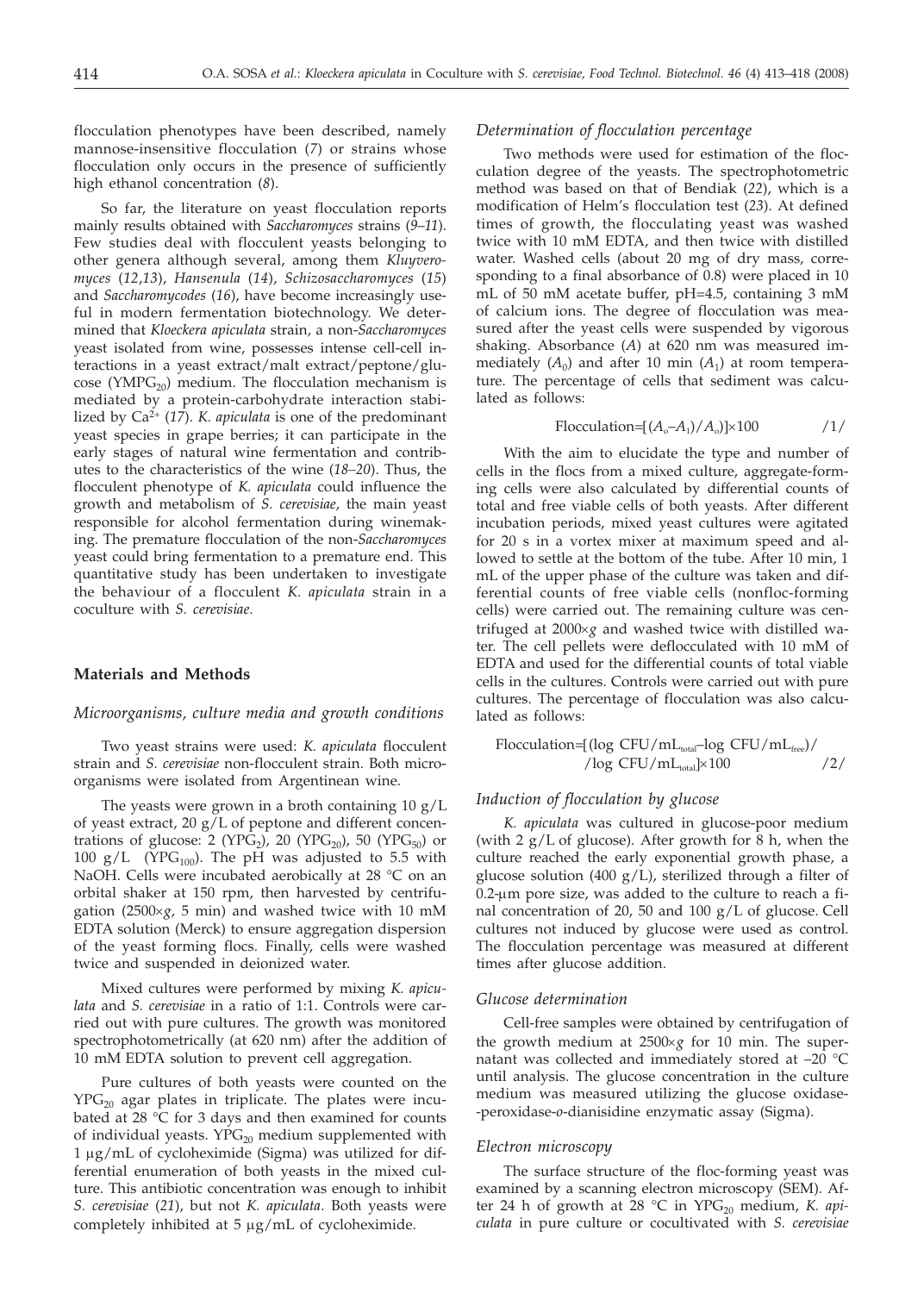was harvested by centrifugation  $(2000 \times g, 5 \text{ min})$  and washed twice with deionized water. After washing, the cells were fixed for 1 h at 4 °C with 3 % glutaraldehyde in 0.1 M phosphate buffer at pH=7.4, with very gentle agitation. They were then postfixed in 1 % osmium tetraoxide for 1 h at room temperature. The samples were then dehydrated with alcohol followed by ascending concentrations of acetone, and dried at a critical point. The samples were examined with a JOEL JSM 35CF microscopy (Akishima, Japan).

## **Results**

#### *Flocculation of K. apiculata induced with glucose*

Fig. 1 shows the progress and extent of the flocculation profile of pure cultures of *K. apiculata* determined by a spectrophotometric method (see Materials and Methods). The yeast showed to possess cell-cell interactions in  $YPG_{20}$  medium, resulting in the formation of a layer at the bottom of the tube. After shaking, the layer broke up into large aggregates that settled rapidly with a flocculation percentage of 75 % after 24 h of incubation. This yeast, when cultured in a glucose-poor medium (with 2 g/L of glucose), expressed a flocculation of 10 %, which remained constant during the growth of the yeast.



**Fig. 1.** Flocculation profile of pure cultures of *K. apiculata* on  $YPG_{20}$  medium (O) and  $YPG_2$  medium ( $\bullet$ ). Arrow indicates the addition of glucose pulse to the  $YPG<sub>2</sub>$  medium to obtain a final concentration of 20  $(\blacksquare)$ , 50  $(\blacktriangle)$  or 100 g/L  $(\square)$ . Flocculation was evaluated by the spectrophotometric method (see Materials and Methods). Each point indicating flocculation percentages represents the mean of two independent experiments performed in duplicate. Vertical error bars represent standard deviations (*N*=4)

After 8 h of incubation, when increasing glucose concentrations (20, 50 and 100  $g/L$ ) were added to the culture, an induction of the flocculation was observed in direct correlation with the sugar concentrations.

# *Flocculation of K. apiculata in coculture with S. cerevisiae*

Fig. 2 shows the flocculation percentage of *K. apiculata* and *S. cerevisiae* in pure and mixed culture. Mixed



Fig. 2. Profile of flocculation of pure cultures of *K. apiculata* (A), *S. cerevisiae* ( $\bullet$ ) and mixed cultures ( $\bullet$ ) grown on YPG<sub>20</sub> medium. Flocculation was evaluated by the spectrophotometric method (see Materials and Methods). Each point indicating flocculation percentages represents the mean of two independent experiments performed in duplicate. Vertical error bars represent standard deviations (*N*=4)

cultures were performed by mixing *K. apiculata* and *S. cerevisiae* in a ratio of 1:1*.* The elliptic yeast was unable to flocculate in the single culture. When it was cocultured with *K. apiculata* in YPG<sub>20</sub> medium, an apparent inhibition (40 %) of the apiculate yeast flocculation (assayed by spectrophotometric method) was observed after incubation for 24 h.

In order to find out whether the decrease in *K. apiculata* flocculation in the mixed culture was due to an inhibition of the cell-cell aggregation of the apiculate yeast or to an increase in the nonflocculent *S. cerevisiae* cells in the supernatant, we carried out a differential count of the total viable and free cells (nonfloc-forming cells) of both yeasts in the culture (see Materials and Methods). The results shown in Table 1 indicate that the percentage of free apiculate cells that remained in suspension in a mixed culture after 24 h of incubation was higher (95 %) than in the pure culture (65 %) with respect to total *K. apiculata*. Under these conditions, *S. cerevisiae* showed an increase in the cells that settled at the bottom of the culture with respect to total elliptic cells (from 5 to 21 % in the pure and mixed culture, respectively).

Table 1. Differential count of *K. apiculata* and *S. cerevisiae* in pure and mixed cultures

| Yeast         | log CFU/mL                  |                 |  |                                 |  |  |
|---------------|-----------------------------|-----------------|--|---------------------------------|--|--|
|               | Pure culture                |                 |  | Mixed culture                   |  |  |
|               | Total cells Free cells      |                 |  | Total cells Free cells          |  |  |
| K. apiculata  | $6.08 \pm 0.20$             | $3.95 \pm 0.09$ |  | $5.11 \pm 0.25$ $4.85 \pm 0.18$ |  |  |
| S. cerevisiae | $6.36\pm0.17$ $6.05\pm0.28$ |                 |  | $6.44\pm0.27$ $5.09\pm0.15$     |  |  |
|               |                             |                 |  |                                 |  |  |

\* Differential enumeration of each yeast after the 24-hour incubation. The values represent the mean of two independent experiments performed in duplicate (*N*=4)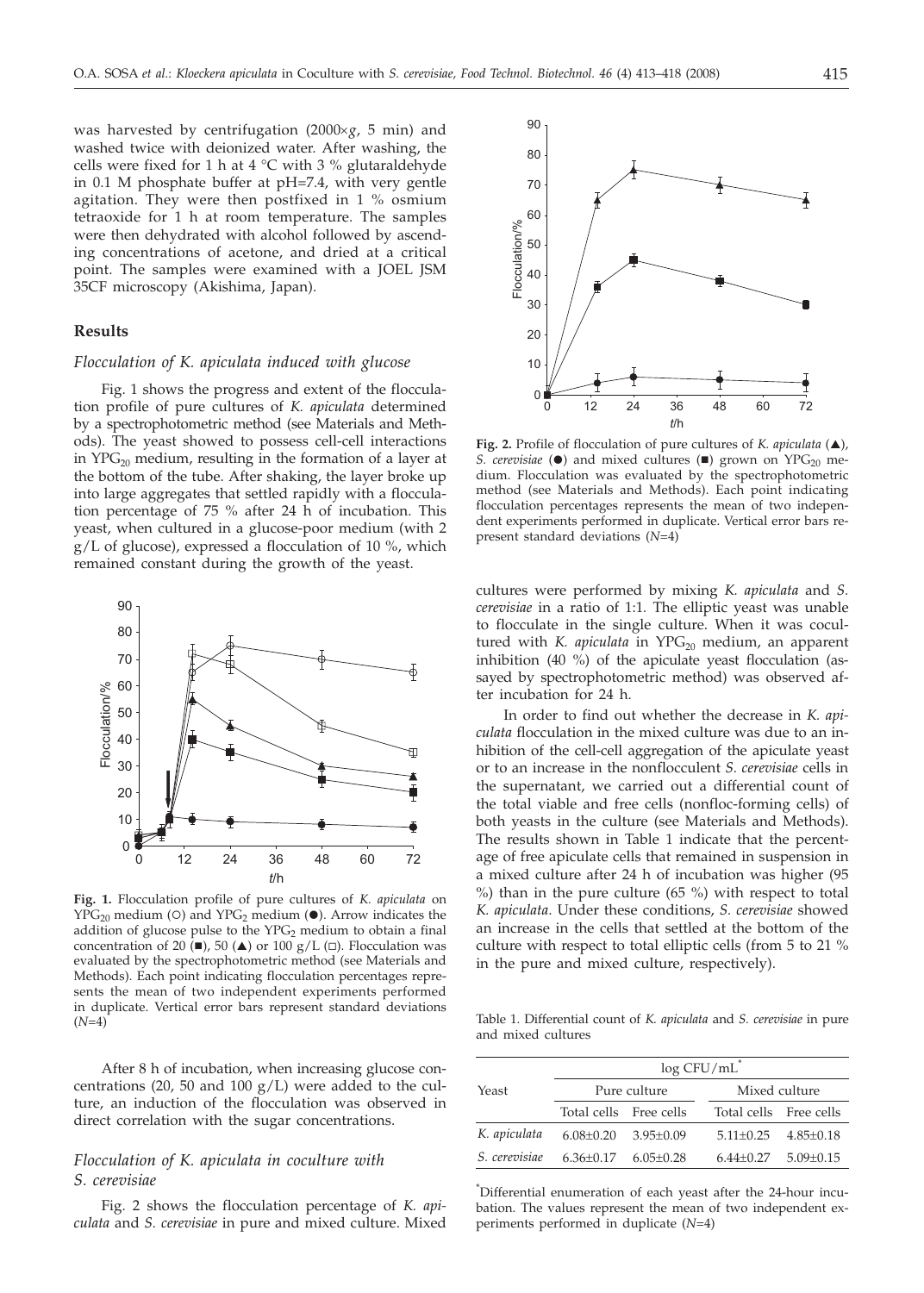

Fig. 3. SEM photomicrographs of (a) a floc formed during the growth of *K. apiculata* in YPG<sub>20</sub> medium; (b) apiculate flocculent cells are attached by fine hairlike threads. (c) Flocs built during the growth of *K. apiculata* with a nonflocculent *S. cerevisiae* in YPG<sub>20</sub> medium; (d) cells are attached by intercellular mucus between both yeasts

# *Scanning electron microscopy of the flocs formed by pure and mixed yeast cultures*

Figs. 3a and b show the SEM micrographs of a floc observed in the pure culture of *K. apiculata* grown in  $YPG<sub>20</sub>$  medium. The cells are attached to each other along their sides by fine hairlike threads. Pure cultures of *S. cerevisiae* did not form aggregates. The electron microscopy observation of the aggregates formed in mixed cultures shows apiculate and elliptic yeast cells adhered in combined flocs, connected by intercellular homogeneous mucus between both yeasts (Figs. 3c and d).

# *Effect of glucose on the flocculation of K. apiculata in mixed cultures with S. cerevisiae*

The effect of different glucose concentrations on the degree of flocculation of *K. apiculata* in mixed cultures is shown in Table 2. Higher percentage of flocculation was

Table 2. Influence of glucose on the aggregation of *K. apiculata* and *S. cerevisiae* in pure and mixed cultures

|                                   | Flocculation/%  |                  |                 |                     |  |  |
|-----------------------------------|-----------------|------------------|-----------------|---------------------|--|--|
| Culture<br>media                  | K. apiculata    |                  | S. cerevisiae   |                     |  |  |
|                                   | Pure<br>culture | Mixed<br>culture | Pure<br>culture | Mixed<br>culture    |  |  |
| with $20 g/L$<br>glucose          | $35 \pm 1.9$    | $5.0 \pm 0.3$    | $4.0 \pm 0.2$   | 10 <sub>±</sub> 0.7 |  |  |
| with $50 g/L$<br>glucose          | $54\pm3.0$      | $25+0.9$         | $5.0 \pm 0.5$   | $20 \pm 0.9$        |  |  |
| with $100 \text{ g/L}$<br>glucose | 80±3.9          | $65 \pm 1.2$     | $4.0 \pm 0.4$   | $25 \pm 0.8$        |  |  |

\*Calculated by the differential enumeration of each yeast with respect to the total counts of the respective yeast after 24-hour incubation (Eq. 2). The values represent the mean of two independent experiments performed in duplicate (*N*=4)

observed as the glucose concentration increased in the cultures. After 24 h of incubation at 28 °C, the percentage of flocculent cells with respect to the total apiculate yeast was 5, 25 and 65 % for 20, 50 and 100 g/L of glucose, respectively. However, the degree of flocculation was lower than in pure culture of *K. apiculata* (35, 54 and 80 % for 20, 50 and 100 g/L of glucose, respectively). *S. cerevisiae* under coculture conditions showed a lower percentage of cells that remained in the supernatant as the glucose concentration increased. In the pure culture, *S. cerevisiae* did not modify significantly its settling profile at the glucose concentrations assayed.

Fig. 4 shows the settling profile of pure and mixed cultures with respect to glucose consumption with the most effective glucose concentration assayed being 100 g/L. After incubation for 72 h, the pure culture of *K. apiculata* consumed 55 % of glucose and 92 % flocculation was observed. Under coculture conditions, an inhibition of *K. apiculata* flocculation was observed from 24 h of incubation onwards. The rate of glucose removal from the medium was higher as a consequence of the greater sugar fermentation power of the elliptic yeast. After incubation for 72 h, 89 % of the sugar was consumed and the flocculation of the apiculate yeast was 10 %.

## **Discussion**

Yeast flocculation is correlated with several culture conditions such as pH and temperature (*24*,*25*), as well as with the composition of the culture medium (*26*). Strong yeast-yeast aggregation in *S. uvarum* is observed when cells are cultured in the presence of various sugars, such as glucose, fructose and sucrose (*27*). We determined that *K. apiculata* (an apiculate yeast) possesses intense cell–cell interactions in a  $YPG_{20}$  medium. In the presence of  $2 g/L$  of glucose in the medium, yeast floc-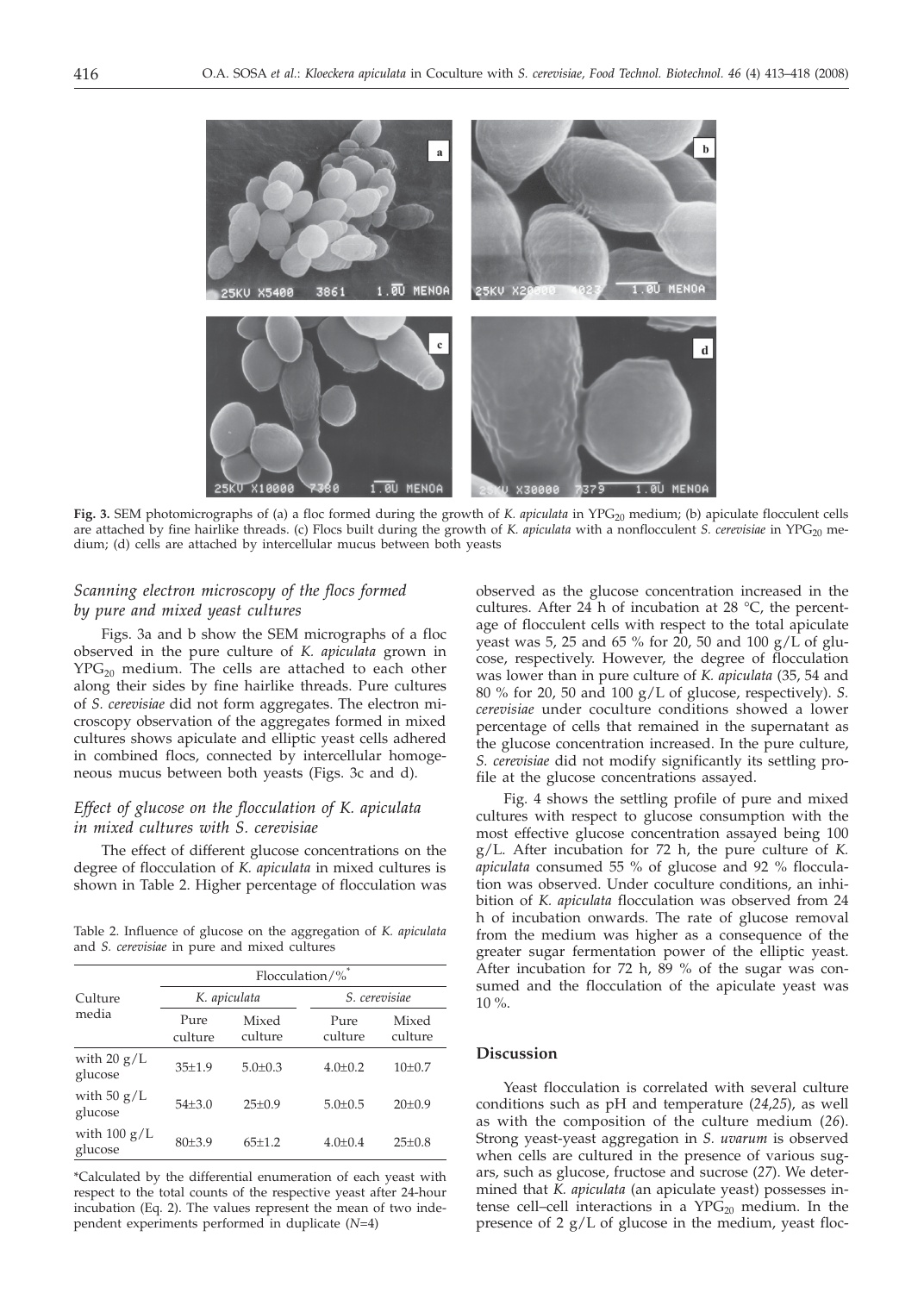

Fig. 4. Flocculation profile (----) and glucose consumption (---) of pure cultures  $(A, \bullet)$  and mixed cultures  $(\triangle, \circ)$  of *K. apiculata* and *S. cerevisiae*, respectively, grown on YPG<sub>100</sub> medium. Aggregate-forming cells were calculated by the difference between total and free viable cells (see Materials and Methods). Each point indicating flocculation percentages represents the mean of two independent experiments performed in duplicate. Vertical error bars represent standard deviations (*N*=4)

culation is weak (10 % at the most), but the addition of different glucose concentrations during the exponential growth phase resulted in an increase of the flocculation percentage. The maximum flocculation observed during the induction with 20  $g/L$  of glucose was lower than that observed when the cell was grown in  $YPG_{20}$  medium. This behaviour could be related to the presence of an intracellular pool of proteins (lectins) involved in the flocculation when the cells grow in  $YPG_{20}$  medium (precultured in the basal medium without sugar). It is important to notice that these lectins would not be present in the cells exposed to 20  $g/L$  of glucose pulse (precultured in YP medium). This explanation is based on our investigations which indicate that glucose induces the flocculation by *de novo* synthesis of protein (lectin) *via* cAMP/PKA pathway (*28*).

This result is in agreement with those of Géhin *et al.* (*29*), who demonstrated that *Kluyveromyces bulgaricus* is very weakly flocculent in a glucose-poor medium. Géhin *et al.* (*30*) also reported that glucose is an activator of *Kluyveromyces bulgaricus* self-flocculation*.* This phenomenon seems to be correlated with the differential expression of cell wall proteins as a consequence of a glucose increase in the culture medium. This carbohydrate could lead to different transduction pathways in yeasts.

Electron microscopy observations showed that *K. apiculata* cells are attached to each other along their sides by fine hair-like threads. When *K. apiculata* was cocultured with a nonflocculent *S. cerevisiae* strain, a lower flocculation degree was observed with respect to the pure culture of the apiculate yeast. This behaviour was correlated with a higher rate of glucose removal from the medium by the elliptic yeast. An increase in *S. cerevisae* cells that settled at the bottom of the culture was

also determined. This behaviour could be due to a higher entrapment of *Saccharomyces* into the flocs formed by the apiculate yeast or to a cell-cell interaction between the cells of both yeasts. The results from the electron microscopy observations of the floc formed under coculture conditions indicate that both genera of yeasts can coflocculate through the regular mucus formed between elliptic and apiculate yeasts. Our results are in agreement with those of Soares *et al.* (*24*), who demonstrated that nonflocculent cells can interact and establish a true binding with flocculent cells, *i.e.* they are adhered and not simply entrapped in the flocs**.**

## **Conclusions**

We demonstrated that *K. apiculata* can coflocculate with *S. cerevisae*, modifying the number of initial elliptic yeast cells suspended in the medium due to the formation of mixed floc that sediment at the bottom of the culture.

The prompt coflocculent capacity of *K. apiculata* with *Saccharomyces* strains and the induction of this phenomenon by glucose could be considered an important biotechnological tool for the early decreasing of indigenous saccharomycetic flora in the media, before inoculation with the selected yeast to carry out a more controlled alcoholic fermentation.

### *Acknowledgements*

This work was supported by grants from Banco Río, Consejo Nacional de Investigaciones Científicas y Técnicas (CONICET) and Consejo de Investigaciones de la Universidad Nacional de Tucumán (CIUNT), Argentina.

### **References**

- *1.* M. Stratford, Yeast flocculation: Restructuring the theories in line with recent research, *Cerevisia*, *21* (1996) 38–45.
- *2.* M. Stratford, Yeast flocculation: A new perspective, *Adv. Microb. Physiol. 33* (1992) 2–71.
- *3.* L. Domingues, A.A. Vicente, N. Lima, J. Teixeira, Applications of yeast flocculation in biotechnological processes, *Biotechnol. Bioprocess Eng. 5* (2000) 288–305.
- *4.* B.L. Miki, N.H. Poon, A.P. James, V.L. Seligy, Possible mechanism for flocculation interactions governed by gene *FLO1* in *Saccharomyces cerevisiae*, *J. Bacteriol*. *150* (1982) 878–889.
- *5.* M. Stratford, Yeast flocculation: Calcium specificity, *Yeast*, *5* (1989) 487–496.
- *6.* M. Stratford, S. Assinder, Yeast flocculation: Flo1 and NewFlo phenotypes and receptor structure, *Yeast*, *7* (1991) 559–574.
- *7.* C.L. Masy, A. Henquinet, M.M. Mestdagh, Flocculation of *Saccharomyces cerevisiae*: Inhibition by sugars*, Can. J. Microbiol. 38* (1992) 1298–1306.
- *8.* P.B. Dengis, P.G. Rouxhet, Flocculation mechanisms of top and bottom fermenting brewing yeast, *J. Inst. Brew. 103* (1997) 257–261.
- *9.* Y.L. Jin, R.A. Speers, Flocculation of *Saccharomyces cerevisiae*, *Food Res. Int. 31* (1998) 421–440.
- *10.* S. Sampermans, J. Mortier, E.V. Soares, Flocculation onset in *Saccharomyces cerevisiae*: The role of nutrients, *J. Appl. Microbiol. 98* (2005) 525–531.
- *11.* J.C. Bayly, L.M. Douglas, I.S. Pretorius, F.F. Bauer, A.M. Dranginis, Characteristics of Flo11-dependent flocculation